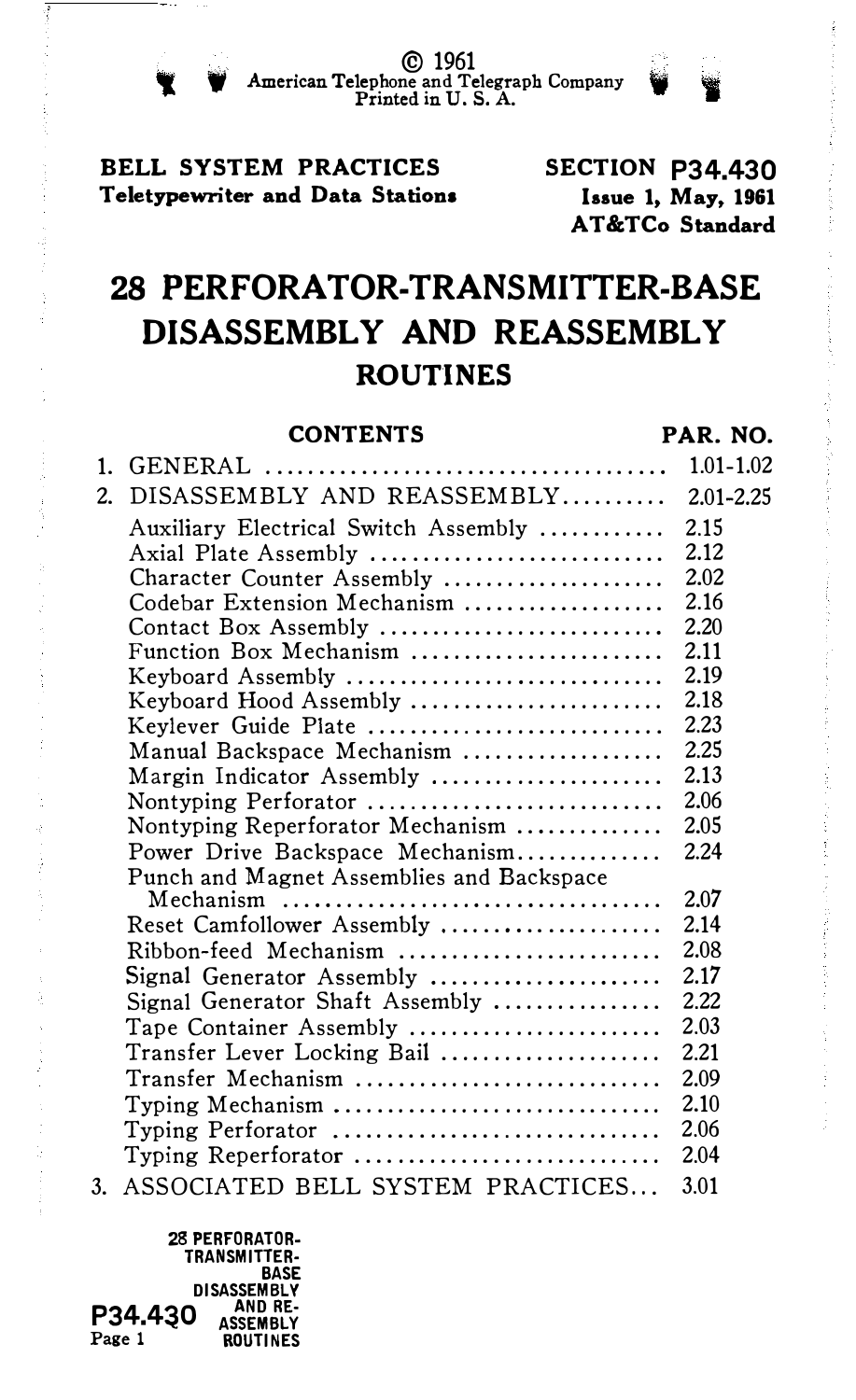$\frac{1}{2}$ : 

\1' �;

·�

**International Control of the Control of States and Technology**<br>International Control of Technology<br>
International Control of Technology<br>
International Control of Technology<br>
International Control of Technology<br>
Internatio

I I

**International Control**<br>International Control<br>International Control<br>International Control

## 1. GENERAL

1.01 This section contains specific instructions for disassembling the 28 perforator-transmitter-base and its various subassemblies, and where necessary, provides detailed reassembly information. The material herein, together with that in the section entitled Teletypewriter Apparatus, Disassembly and Reassembly, General Information and Routines, gives the complete disassembly and reassembly procedures necessary for the maintenance of the 28 perforator-transmitter-base.

1.02 To reassemble, reverse the disassembly procedures. Where additional information is required, a Note is added.

## 2. DISASSEMBLY AND REASSEMBLY

2.01 **General:** Disconnect any electrical connections (connectors, leads, etc), that would interfere with the removal of the particular subassembly and proceed in accordance with the appropriate disassembly routine.

## 2.02 Character Counter Assembly:

- (1) Remove the two screws that hold the character counter bracket to the keyboard base.
- (2) Raise the character counter and remove the two screws that hold the contact switch to the switch bracket. Remove the character counter assembly.

## 2.03 Tape Container Assembly:

(1) Where a tape-out switch assembly is present, remove the switch wiring from the cable clamp that holds it in position before disconnecting the plug connector from the electrical service unit.

(2) Remove the four screws that hold the tape-containerpanel mounting bracket to the base. Remove the tape container assembly.

2.04 Typing Reperforator Mechanism (If So Equipped): Refer to the section giving the disassembly routines for the 28 typing reperforator, base, and cover.

2.05 Nontyping Reperforator Mechanism (If So Equipped):

Refer to the section giving the disassembly routines for the 28 nontyping reperforator.

2.06 Typing Perforator or Nontyping Perforator (If So Equipped):

(1) Loosen the two setscrews on the coupling located on the rear shaft, and slide the coupling to the rear to disengage it.

I I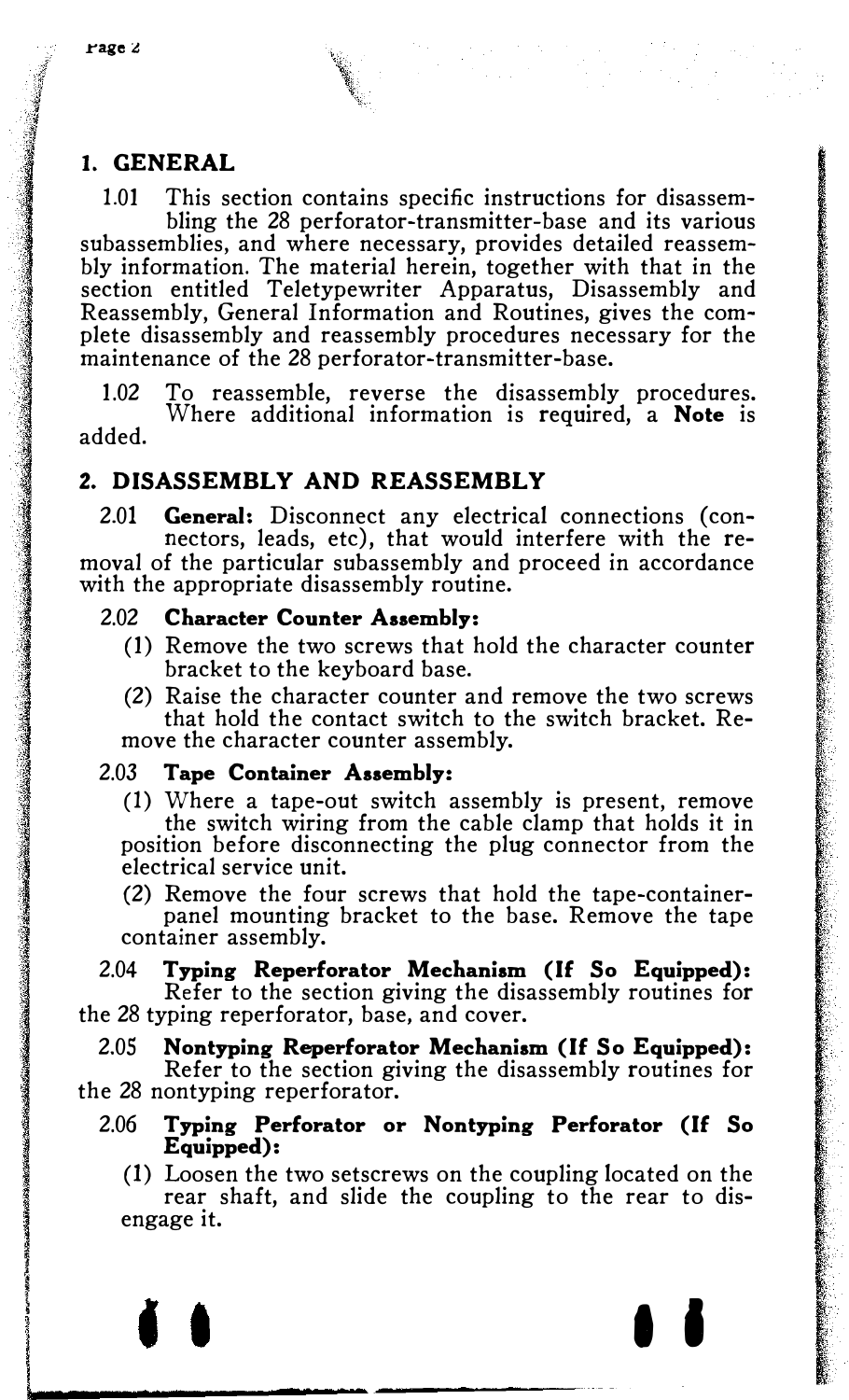• • 'I ..

base and remove the screw, lockwasher, and flat washer that secure the mounting (anchor) bracket to the base.

(3) Raise the perforator or reperforator slightly from the base, being careful not to damage the codebar extension or associated springs.

(4) If the power backspace mechanism is present, unscrew the leads from under the associated magnet assembly before entirely removing the perforator or reperforator.

## 2.07 Punch and Magnet Assemblies and Backspace Mechanism: To remove the punch and magnet assemblies and

the backspace mechanism as one unit:

-

- (1) Unhook the perforator or reperforator drivelink spring and disengage the drivelink.
- (2) Remove the three screws that hold the perforator or reperforator main plate to its associated frame and the one that anchors the unit to the base.
- (3) Disengage the eccentric arm, and remove the assemblies and the backspace mechanism as one unit.

Note: If further disassembly of the backspace mechanism is necessary, see 2.24 and 2.25.

2.08 Ribbon-feed Mechanism (Typing Perforator): Remove the ribbon and then remove the two mounting screws and lockwashers that hold the ribbon-feed mechanism.

2.09 Transfer Mechanism (Typing Perforator): Remove the main triplever spring and then remove the mounting screws, lockwashers, and flat washers that hold the transfer mechanism.

#### 2.10 Typing Mechanism (Typing Perforator):

(1) Remove the operating blade from the rocker bail assem-

 $\label{eq:1.1} \begin{aligned} \mathcal{D}^{\text{max}}_{\text{max}} &\mathcal{D}^{\text{max}}_{\text{max}} &\mathcal{D}^{\text{max}}_{\text{max}} &\mathcal{D}^{\text{max}}_{\text{max}} &\mathcal{D}^{\text{max}}_{\text{max}} &\mathcal{D}^{\text{max}}_{\text{max}} &\mathcal{D}^{\text{max}}_{\text{max}} &\mathcal{D}^{\text{max}}_{\text{max}} &\mathcal{D}^{\text{max}}_{\text{max}} &\mathcal{D}^{\text{max}}_{\text{max}} &\mathcal{D}^{\text{max}}_{\text{$ 

bly by removing the mounting screws, lockwashers, washers, and shims that hold the mechanism. Disconnect the printing trip link by removing the retaining ring that secures it to the hammer accelerator. Remove the nut, lockwasher, and flat washer from the eccentric on the rocker bail assembly, and disconnect the oscillating drive link. Remove the springs from the hammer accelerator and the function blade lifter.

(2) Remove the screw and washer that fastens the lifter mounting plate to the mounting bar on the frame. Remove the screw and lockwasher that secure the axial mounting bracket to the mounting post on the frame. Remove

28 PERFORATOR-TRANSMITTER· BASE DISASSEMBLY P34.430 AND RE-<br>Page 3 ROUTINES **ROUTINES**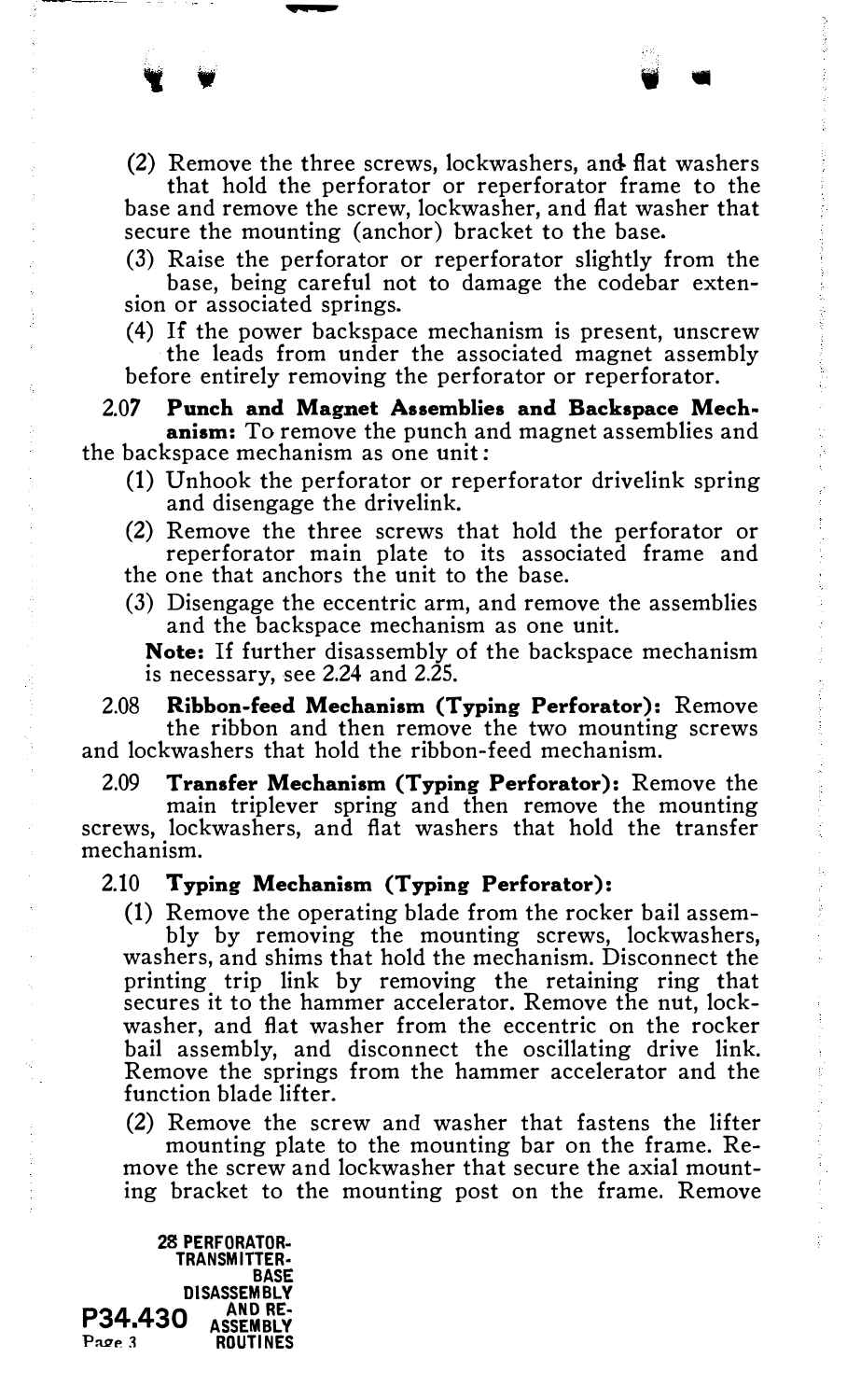the screw, lockwasher, and flat washer that fasten the function box front plate to the main plate. Remove the retaining ring from the eccentric shaft; and remove the lug nut, idler gear, eccentric shaft, and lockwasher, by removing the mounting screw. Remove the three screws, lockwashers, and flat washers, that secure the front plate to the frame. Remove the typing mechanism from the frame assembly.

#### 2.11 Function Box Mechanism:

- (1) Remove the typing mechanism (see 2.10).
- (2) Remove the mounting screw, lockwasher, and flat washer from the front plate. Remove the function box from the typing mechanism.

#### 2.12 Axial Plate Assembly:

(1) Remove the correcting drive link spring. Remove the correcting drive link by removing the retaining ring. Remove the retaining ring and disconnect the ribbon guide from the ribbon oscillating lever.

(2) Remove the three mounting screws and lockwashers from the axial plate. Remove the axial plate assembly. After the function box mechanism and axial plate assembly have been removed, the remainder of the typing mechanism is the front plate assembly.

Note: When remounting the axial plate assembly, the rearmost tooth of the rack on the typewheel shaft must mesh with the rearmost tooth space in the axial sector, and the forward tooth on the sector must mesh with the second tooth space on the shaft. There is an extra tooth space on the forward portion of the shaft's rack.

2.13 Margin Indicator Assembly: Remove the two screws which hold the switch mounting bracket to the reset camfollower lever assembly bracket.

2.14 Reset Camfollower Assembly: Remove the two screws which hold the reset camfollower lever assembly bracket to the frame. Remove the five screws which hold the bracket to the base. Disengage the follower lever assembly from the selector lever assembly.

#### 2.15 Auxiliary Electrical Switch Assembly:

- (1) Disconnect the switch cable leads from the terminal board located to the right of the perforator drive shafting.
- (2) Remove the three screws which hold the auxiliary switch housing to the base.

t I I I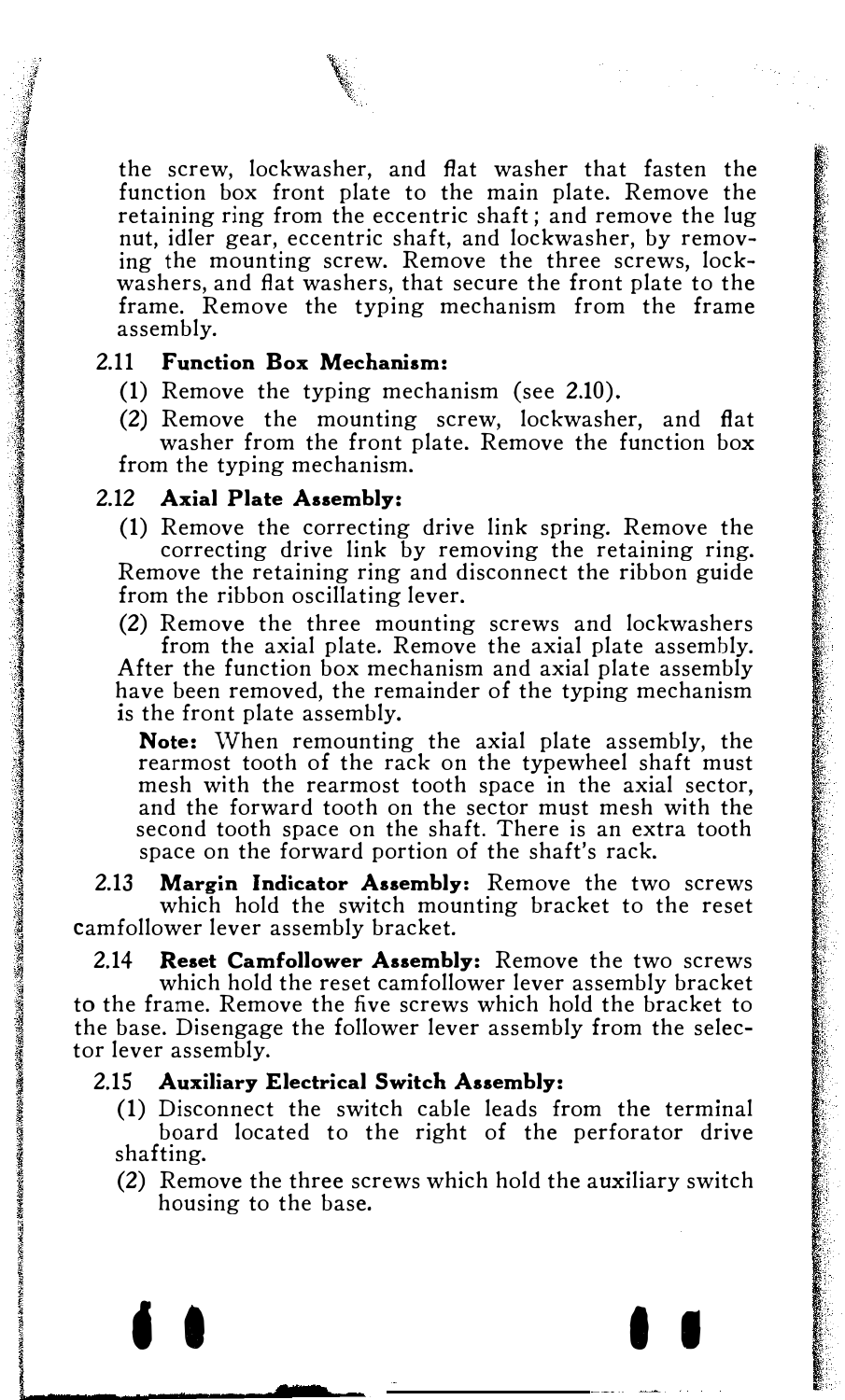(3) Slide the housing to the rear to disengage the auxiliary switch gear and lift the assembly off the base.

• • ' .

## 2.16 Codebar Extension Mechanism:

- (1) Remove the auxiliary electrical switch assembly (see 2.15).
- (2) Disengage the switch shaft from the control cam.

Note: For reassembly purposes, observe how the link guide pin and the trip bar link latch spring which encase it are engaged between the clutch trip bar link and the trip bar link latch.

- (3) Remove the screw which holds the left end of the frame to the base.
- (4) Slide the frame to the left and disengage the reset lever from the keyboard control selection lever assembly.

Note: When reassembling, be sure that the selection lever assembly straddles the clutch trip bar extension lever, and that the selection lever fork engages its mating pin.

## 2.17 Signal Generator Assembly:

- (1) Remove the typing unit if it is present.
- (2) Remove the contact box cover, and disconnect the signal line leads from the contact terminals.
- (3) Remove the two screws at the front of the signal generator frame, and the screw at the right rear of the signal generator frame, that fasten the frame to the base.
- (4) Lift the signal generator carefully, while holding the universal bail back, so that the nonrepeat lever clears
- and its spring will not be excessively stretched.

Caution: If the nonrepeat lever is pulled down approximately 90 degrees from the normal position, its spring may be stretched beyond limits, which will cause malfunction of the assembly.

2.18 Keyboard Hood Assembly: To remove the plastic windows and labels, hood, seal, and seal plates, proceed as follows:

- (1) Remove the screws which secure the label windows and instruction labels.
- (2) Remove the screws underneath the hood which hold the hood to the hood mounting bracket; and remove the four screws on the top of the hood which hold it to the left and right frame mounting brackets.
- (3) Pull the hood forward to remove.
- (4) Stretch the rubber keyboard seal off its plates.

28 PERFORATOR· TRANSMITTER· BASE **DISASSEMBL**<br>AND RE  $P34.430$   $A550$   $A510$ D<sub>oge</sub>r ROUTINFS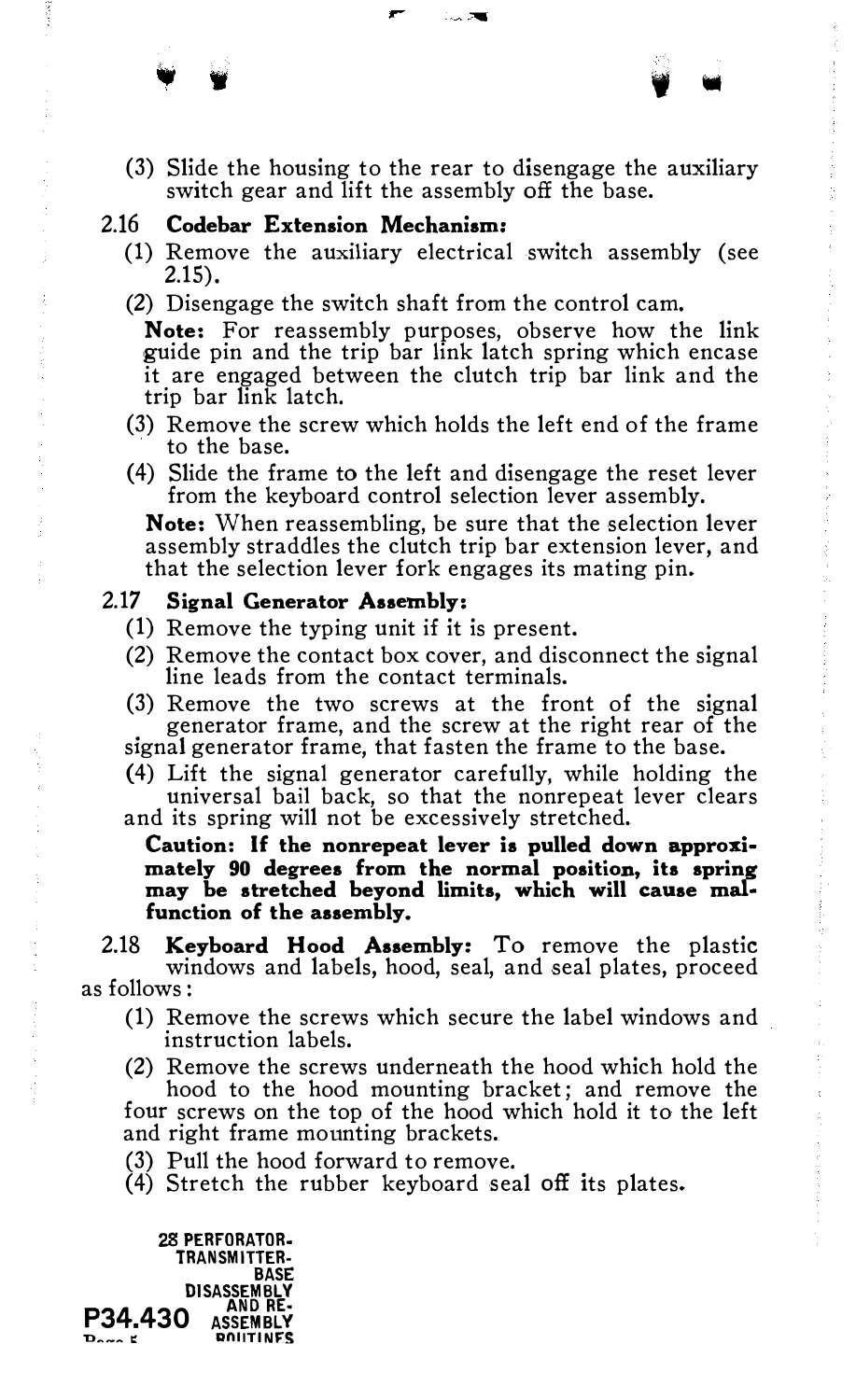

- (5) Remove the four screws that secure the two hood mounting brackets and remove the brackets.
- (6) Remove the keyboard upper seal plate by unscrewing the three screws at its rear.
- (7) Remove the keyboard lower seal plate by unscrewing the screws at its front.

## 2.19 Keyboard Assembly:

(1) Remove the typing unit, signal generator assembly, and keyboard hood assembly.

Note: It is easier to disassemble and reassemble the keyboard assembly with the base standing on its rear.

- (2) Remove the four screws which hold the frame mounting brackets to the front of the base.
- (3) Remove the two screws which hold the right and left code lever guide brackets on the top of the base, and the two screws at the extreme right and left of the front

bracket which hold it on the base.

- (4) When these four screws in front and four screws on the top of the base have been removed, tip up the front of the keyboard assembly and pull it forward, disengaging the function levers.
- (5) Note that all function levers are under their corresponding function bails  $-\text{except}$  the keyboard lock

function lever-which fits on top of its function bail.

(6) When reassembling, depress the keyboard lock keylever so that the lock function lever will go in over its bail instead of under as the other function levers should.

#### 2.20 Contact Box Assembly:

- (1) Remove the contact box cover and disconnect the signal line leads.
- (2) Unhook the drive link spring.
- (3) Remove the two screws at the front of the front plate which hold the contact box assembly.

(4) Disengage the drive link from the transfer bail and lift off the assembly. It is more economical to replace the entire contact assembly if the contacts need replacement.

#### 2.21 Transfer Lever Locking Bail:

ie de Astrologie<br>Geografie

I

(1) Remove the signal generator assembly from the keyboard (see  $2.17$ ).

I I I I

\_ .......... \_\_\_\_ ... \_\_\_\_ �--

----

- (2) Remove the contact box assembly (see 2.20).
- (3) Remove the transfer lever locking bail spring.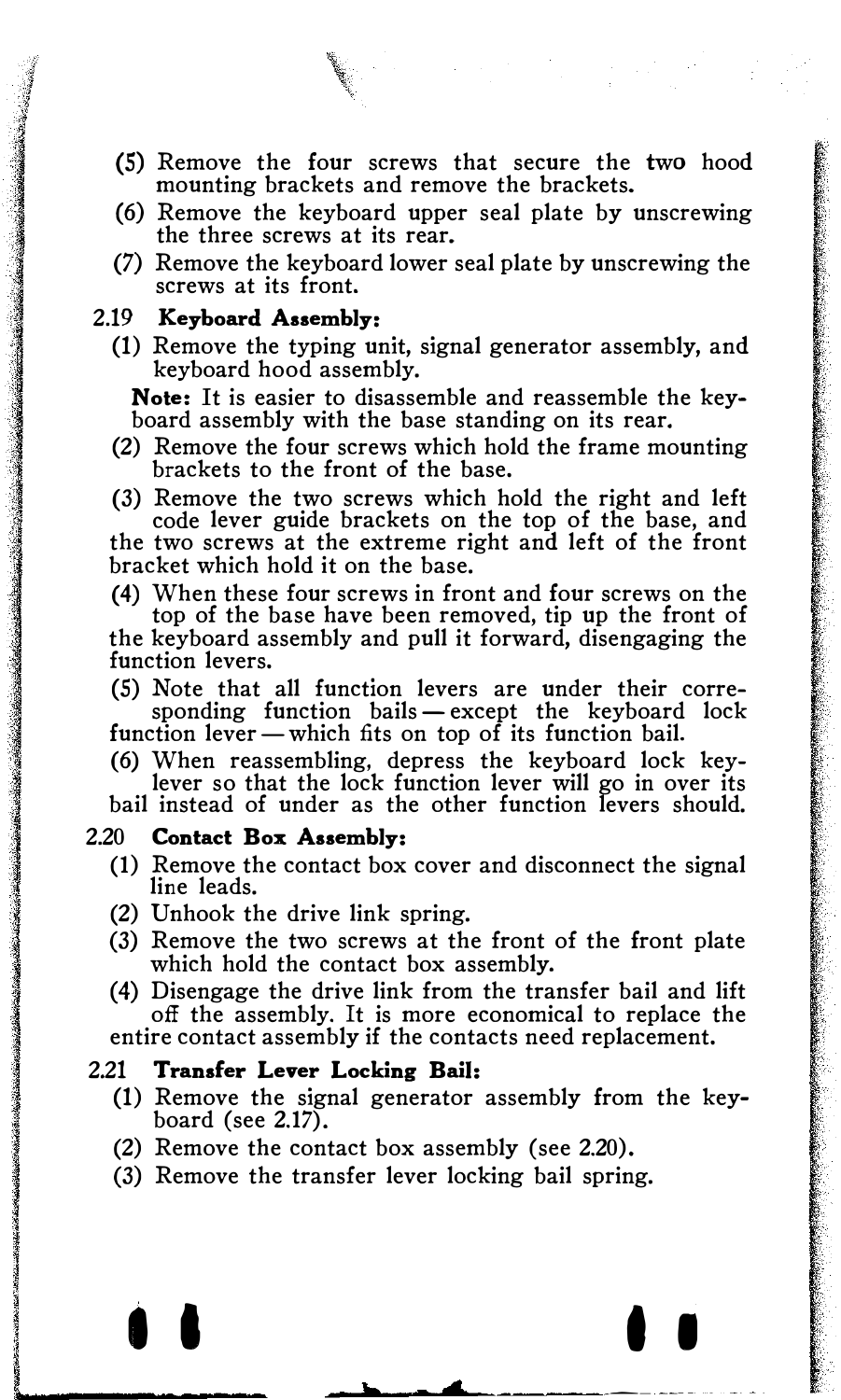the shaft until the cam is positioned so that the bail can be unhooked and dropped from its guide post. Turn the locking bail clockwise until it is at right angles to the guide, and extract it from the bottom of the frame.

Note: It may be necessary to move the shaft back and forth to position the cam for maximum clearance.

## 2.22 Signal Generator Shaft Assembly:

• w

- (1) Remove the transfer lever locking bail (see 2.21).
- (2) Remove the two screws which mount the clutch shaft rear mounting plate to the signal generator frame, and remove the nut which locks the shaft to the front of the frame.

(3) Hold the clutch latch lever and the clutch stop lever away and pull back on the shaft rear mounting plate to disengage the shaft from the front plate.

(4) Remove the entire cam, clutch, and shaft assembly by

rotating it to clear the various transfer levers. The code bar bail eccentric follower, the felt washer, and the cam spacer will fall free. These must be repositioned before reassembly.

(5) To take the cam (with clutch assembly) off the shaft, disengage the clutch by holding the clutch shoe lever against the stop lug and slide the cam and clutch off.

#### 2.23 Keylever Guide Plate:

- (1) Remove the keyboard hood assembly (see 2.18).
- (2) Remove the space bar by unscrewing the two shoulder screws that fasten it to the space bar bail.
- (3) Remove the screw on the keylever guide plate under the space bar and the two screws in the upper corners of the plate which hold the plate to the frame.
- 
- (4) Work the guide plate off the keytops and let them fall free.
- (5) To replace the guide plate over the keylevers, flop all the levers to the rear. Place the front end of the guide

plate down on the frame; and push the key levers into their respective holes, starting with the bottom row and proceeding upward.

#### 2.24 Power Drive Backspace Mechanism:

- (1) Unhook the spring from the latch.
- (2) Loosen the screw on the eccentric and pull the eccentric arm off the hub.

·'

28 PERFORATOR· TRANSMITIER· BASE DISASSEMBLY P34.430 AND RE-